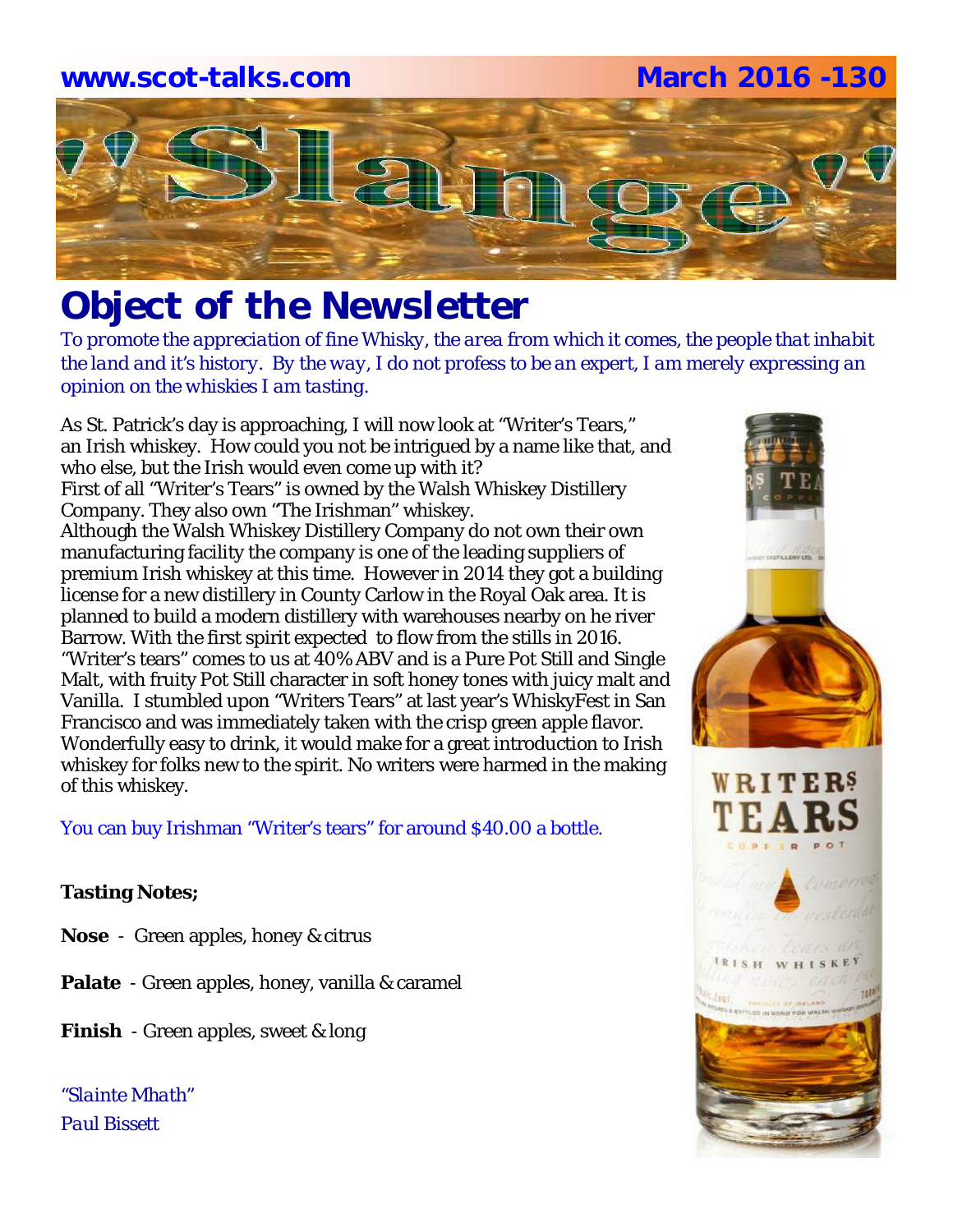## **www.scot-talks.com March 2016 -130**



For those of you like myself, who could not believe that Diageo stopped making the Johnnie Walker Green label…...REJOICE!!! They have changed their minds and after four years it is available once more. If you need reminded why the green is the best of all the Johnnie colors, go back and read issue 60 April 2013 of my newsletters.

# **Johnnie Walker Green Label Returns**

*18 February 2016 by Richard Woodard*

Johnnie Walker Green Label, the brand's 15-year-old blended malt expression, is making a comeback four years after being axed from the range. *It's back: Diageo has reintroduced Green Label due to 'popular demand'*

Johnnie Walker brand owner Diageo discontinued Green Label globally in 2012 (except for Taiwan, where demand for blended malts is exceptionally strong), as part of a revamp of the range that saw the introduction of Gold Label Reserve and Platinum Label.

But now the brand is back on sale in the UK, with global availability to follow, after a limited release in the US and Australia.

'We listened to our customers and consumers, and we are responding to popular demand to bring it back into our core range,' said Dr Nick Morgan, head of whisky outreach at Diageo. 'Johnnie Walker Green Label has always had a following, and releasing limited volumes of it in the US and Australia this year to mark the 10th anniversary of its first introduction has revealed how much consumers have missed Johnnie Walker Green Label and want to see it back. We're thrilled to be able to respond to that.'

Dr Morgan emphasized that the formulation of Green Label, which bears a 15-year-old age statement, had not changed since its exit from the Johnnie Walker range. Johnnie Walker Green Label combines four single malts: Talisker from Skye; Speysiders Linkwood and Cragganmore; and Caol Ila from Islay.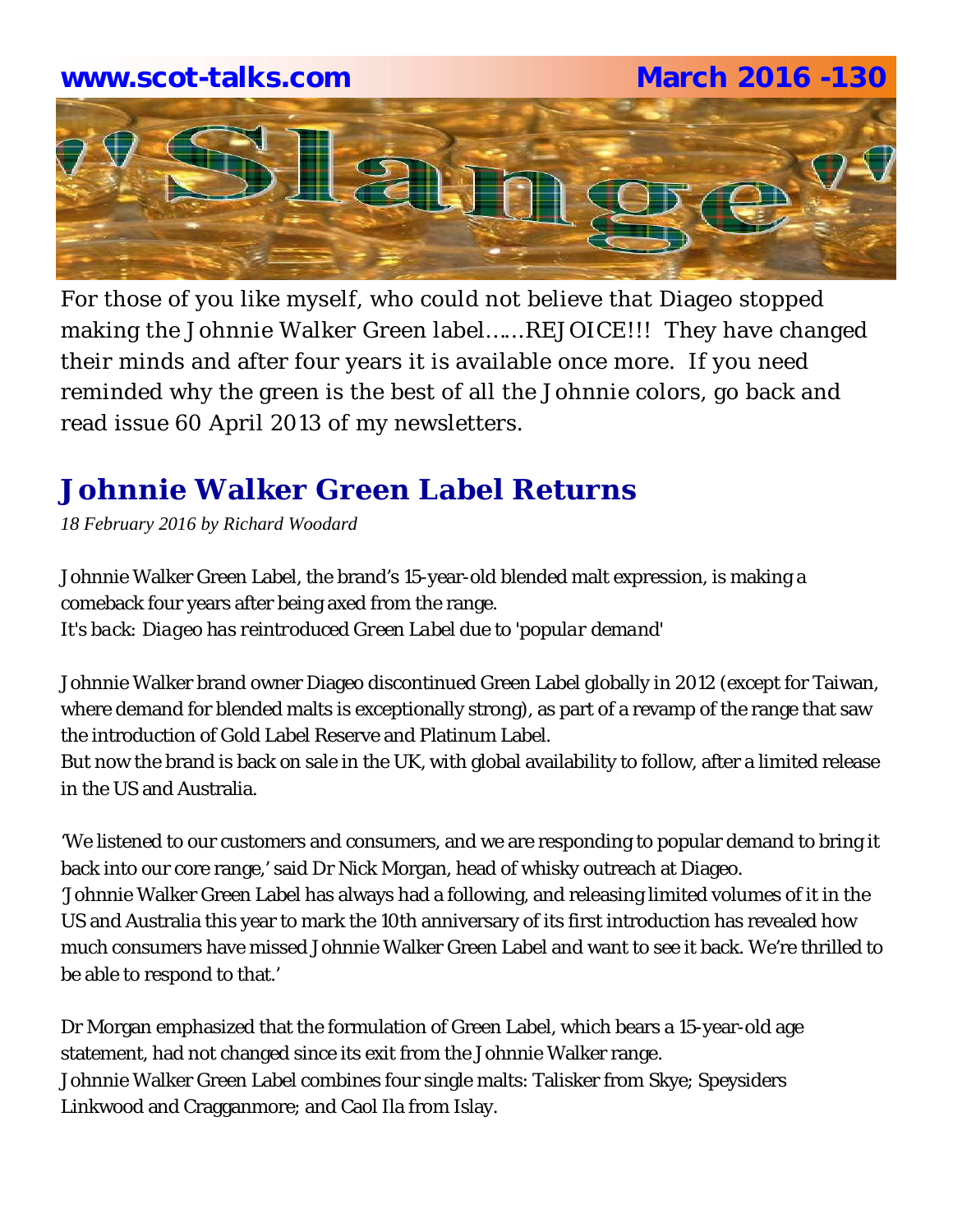# **www.scot-talks.com March 2016 -130**

Below is a simple guide to help you choose your Whisky, and the flavor notes you should expect from it. Being Scottish I recommend you find a likely candidate and try it in a bar before buying the whole bottle. This Issue; Writer's tears. For more information go to http://walshwhiskey.com/writerstears-irish-whiskey



Floral, Herbal, fresh

Nutty, biscuit (cookie), Subtle